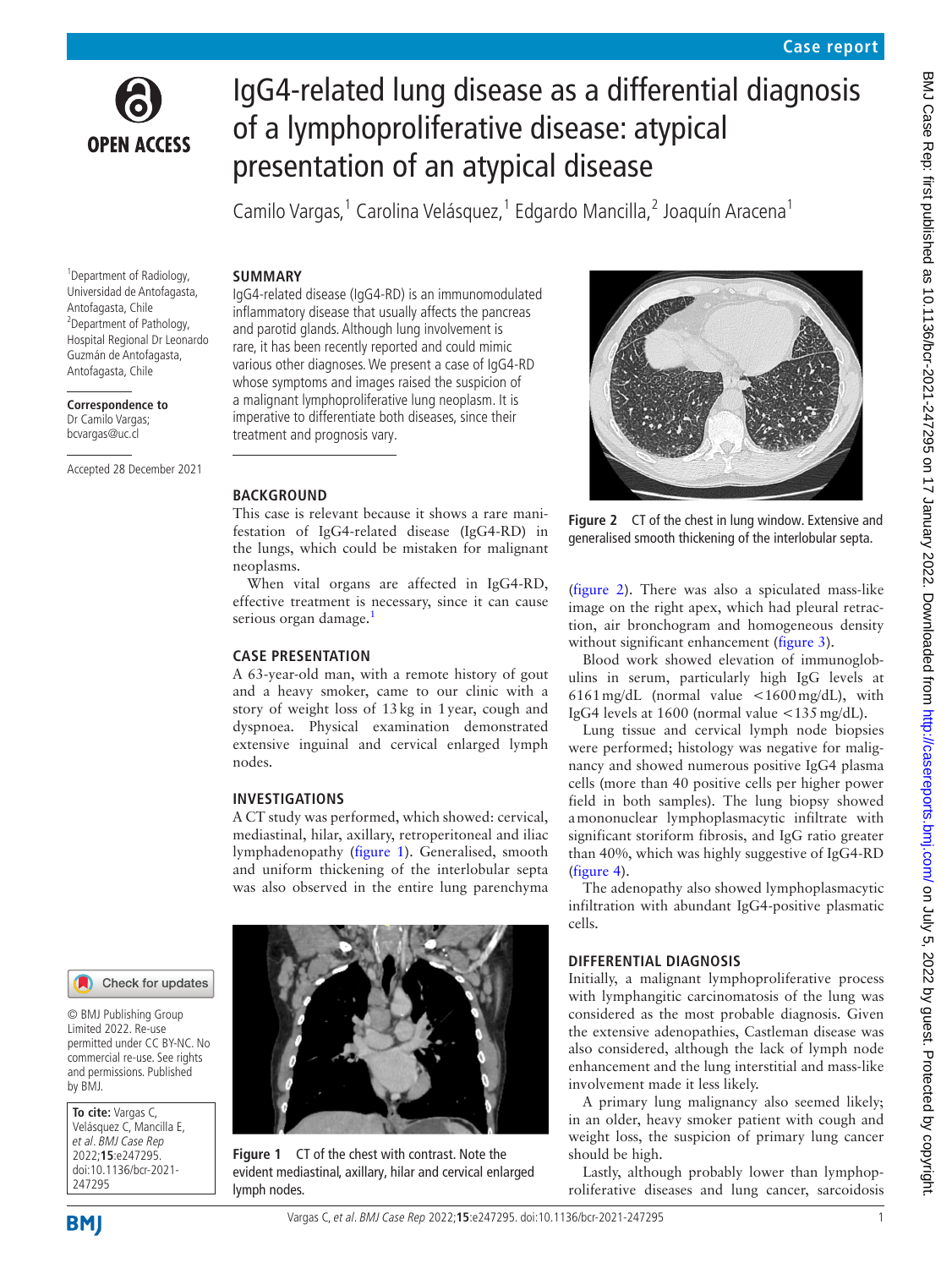

**Figure 3** CT of the chest in lung window. Irregular and spiculated mass located at the right superior lobe, highly suspicious of malignancy.

<span id="page-1-0"></span>should be considered. It can typically cause lymphadenopathy (hilar, mediastinal and less typically extrapulmonary), interstitial changes and less often mass-like opacities.<sup>[2](#page-2-1)</sup>

#### **TREATMENT**

Therapy with corticosteroids has been shown to be effective in both pulmonary and extrapulmonary lesions,<sup>[3](#page-2-2)</sup> although there is no consensus on the regimen for steroid maintenance therapy. The guidelines of Japanese consensus for the treatment of autoimmune pancreatitis recommend 'an initial prednisolone dosing of 0.6mg/kg/day for 2–4 weeks, tapered every 1–2 weeks by 5mg/day, based on biochemical markers, clinical improvement and imaging'.<sup>[4](#page-2-3)</sup> A maintenance dose of  $2.5-5$  mg is recommended, which should be discontinued after 3years of treatment, depending on improvement after increase in dosage, considering readministration in case of relapse.<sup>[4](#page-2-3)</sup> Following that recommendation, treatment was initiated with oral prednisone 60mg/day, with a slow tapering plan over the two following months.

#### **OUTCOME AND FOLLOW-UP**

Prednisone therapy relieved our patient's dyspnoea and pulmonary lesions. Currently, the patient is still under corticosteroid therapy. A CT was performed 2 months after treatment, which showed remission of the right lobe mass with significantly less interstitial involvement. It is accepted that IgG4-RD must be followed up with serum levels of IgG4 in order to evaluate relapsing (up to 50% of patients show high levels of it before relapsing).

For patients who are steroid refractory, immunosuppressants can be considered, including rituximab.<sup>4</sup>

<span id="page-1-1"></span>

**Figure 4** Lung biopsy tissue. H&E staining, original magnification ×40. The immunohistochemistry shows IgG4/IgG-positive plasma cell ratio of >40%.

## **DISCUSSION**

IgG4-RD is a systemic disease, consisting of tumefactive lesions with lymphoplasmacytic infiltrates with abundant IgG4-positive plasma cells, elevated IgG4 serum concentrations and storiform fibrosis. Lesions can compromise various organs, including pancreas, salivary glands, mediastinum, liver, etc.<sup>[4](#page-2-3)</sup> There have been recent reports of IgG4-related interstitial lung disease (ILD), some cases involving other organs.[6](#page-2-5)

The radiological characteristics of ILD are varied and can mimic lung malignancy, usual interstitial pneumonia, organising pneumonia, non-specific interstitial pneumonia and sarcoidosis.[7](#page-2-6) Inoue *et al* collected 13 cases of ILD and reported that it could be classified into four subtypes: a solid-nodular type, round ground-glass opacity type, alveolar interstitial type and bronchovascular type, $8$  being the case presented a mixture between the solid-nodular type and the bronchovascular type, given the mass-like lesion and the extensive and smooth thickening of the interlobular septa.

Elevated IgG4 serum concentration is useful for screening but does not offer a definitive diagnosis<sup>[7](#page-2-6)</sup>; IgG4 serum levels >135– 144mg/dL have shown a sensitivity of 87% and a specificity of 83% according to a meta-analysis conducted by Hao *et al.*[9](#page-2-8)

It is important to consider that in other diseases, such as bronchiectasis, asthma, emphysema, hypersensitivity pneumonitis and in approximately 5% of the general population, high levels of IgG[4](#page-2-3) in serum could be found.<sup>4</sup>

Considering this, three elements have been established as comprehensive diagnostic criteria for IgG4-RD, detailed in Umehara *et al*'s work: (1) the presence of organ enlargement, mass or nodular lesions; (2) a serum IgG4 concentration  $>135 \text{ mg/dL}$  and (3) histopathological findings of >10 IgG4 cells/high power field and an IgG4+/IgG +cell ratio  $>40\%$ .<sup>[10](#page-2-9)</sup>

The presence of multiple adenopathies is frequent in IgG4- RD, being the first manifestation in some cases. $<sup>1</sup>$ </sup>

When lymphadenopathy is generalised, the differential diagnosis becomes more complex. In our patient, the initial diagnosis considered lymphoma, but other diseases such as Castleman disease and disseminated malignancy were also considered as differentials.<sup>12</sup>

Our case fulfilled the diagnostic criteria for IgG4-RD, with an extensive involvement outside the lung, therefore, the diagnosis was made.

# **Learning points**

- ► Diagnosing IgG4-related lung disease (RLD) can be a challenge, since initial imaging changes tend to be nonspecific, leading to confounding interpretations, such as malignancy, infectious process or other pulmonary disorders
- ► The patient's clinical history, culture results (if available), pathology and laboratory results (high serum levels of IgG4) can be helpful diagnostic tools
- ► The spectrum of differential diagnosis of IgG4-related disease (RD) is wide, and it includes, among others, malignant primary or lymphoproliferative processes. Considering this, surgical biopsy is essential for a conclusive diagnosis
- ► Glucocorticoids are the first line treatment for patients with IgG4-RD, and a positive response supports the potential diagnosis of IgG4-RLD. However, biopsy gives the definite diagnosis.